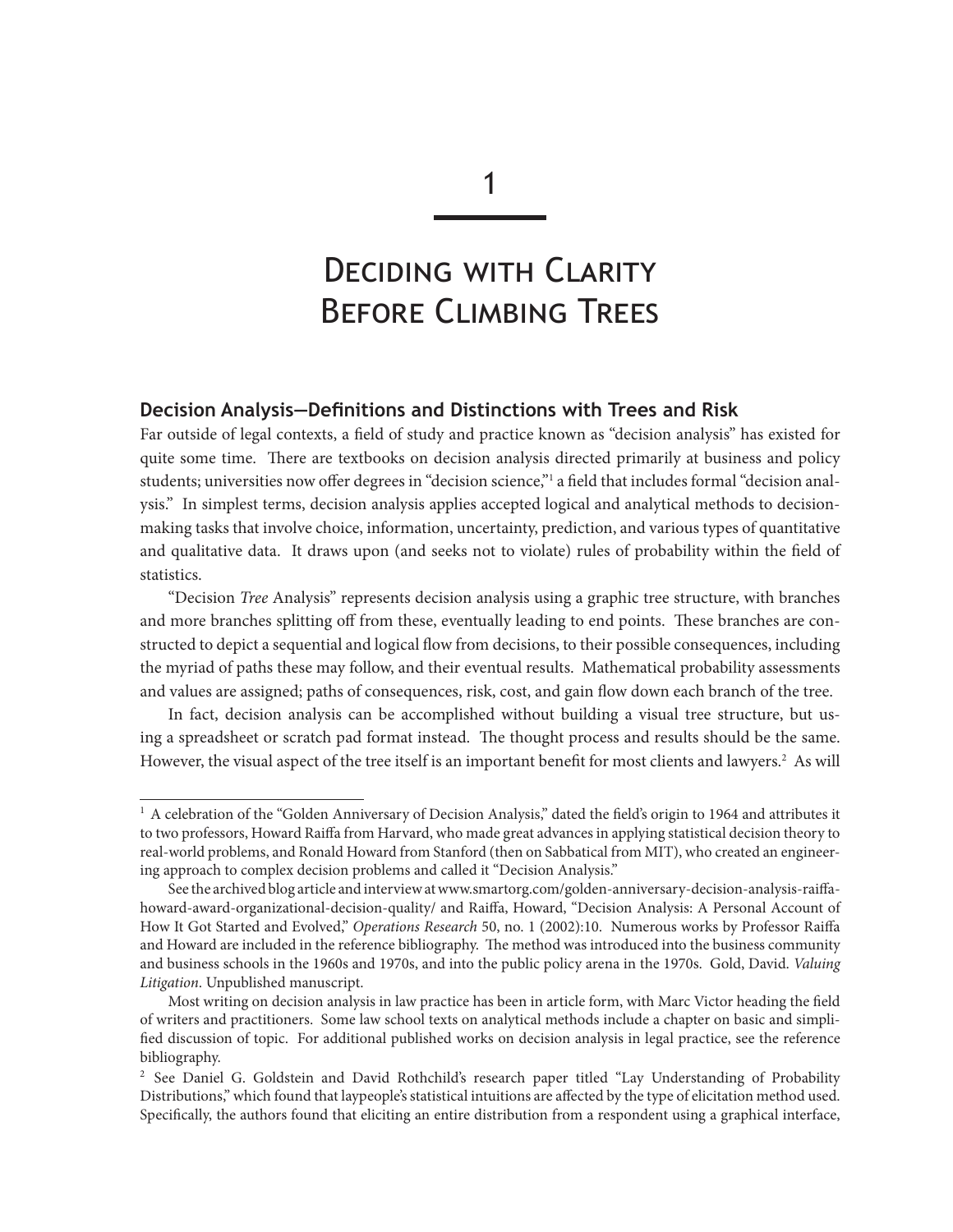#### 6 Risk and Rigor

be discussed later, without a tree, the method's communicative power is diminished. The lawyer who fails to use a tree format may also be at greater risk of failing to incorporate a significant element or to recognize certain interdependencies (irony intended). Indeed, the tree structure alone offers many of the method's benefits, without any mathematical calculations. Thus, this text primarily discusses and presents examples of the method using the decision *tree* form.

Within this domain, *risk analysis* focuses solely on assessing uncertainties and consequences that may flow from a decision. Particularly in litigation, risk analysis is the main show. Once a grievance occurs, the client is typically faced with at least two decisions: first, whether to sue or not and, second, whether to send a demand letter and seek negotiation. Once a lawsuit or an enforcement action commences, the major decisions may be relatively few: file a counter claim or don't, settle (for how much) or don't settle.<sup>3</sup> At this point, very little control remains with the lawyer.

Once on a litigation path, the repeated questions are: *What might happen next?* and, *What are the possible consequences?* When litigation involves visible strategic choices—whether to file in a certain forum or seek removal, whether to retain experts or call particular witnesses—and we map these on a tree, it is accurately called decision analysis. However, perhaps more commonly, litigation offers few major process choices. Lawyers use the method solely to identify uncertainties, assess risks, and estimate losses or gains they face but do not control. The term "risk analysis" is sometimes used to reflect this focus on uncertainty and risk. It seems safe to assume this was the reason Marc Victor, the first attorney well-known for applying (and writing about) formal decision analysis in the legal context, named his company "Litigation Risk Analysis, Inc."4

Within this piece, "decision analysis" includes risk analysis; it refers to the general method of analyzing decisions through logical and linked mathematical consideration of their certain or uncertain consequences. So as not to forget that the method can guide strategic decisions as well as risk assessments, "decision tree analysis" is often my phrase of choice when discussing how to build a tree that fairly represents a legal case, as well as how to understand, interpret, and communicate using the tree structure.

#### **The Perils of Lawyering in Prose Alone**

It's fair to ask: WHY decision analysis, decision tree analysis, or risk analysis at all? Haven't generations of fine lawyers assessed cases and counseled their clients without it?

It is of course true that, in high stakes commercial transactions or disputes, lawyers have long been called upon to write formal opinion letters or lengthy memoranda analyzing legal issues, dispositive or critical evidentiary motions, trial and settlement strategies, as well as expenditures, risks, and conse-

and then computing simple statistics on the graphical interface leads to greater accuracy. Goldstein, Daniel G. and Rothchild, David. "Lay Understanding of Probability Distributions" *Judgment and Decision Making* 9, no. 1: 1-14 (2014).

<sup>&</sup>lt;sup>3</sup> This may be an over-statement. In fact, within litigation there are often decisions regarding choice of venue, whether to retain certain types of experts or to pursue certain avenues of discovery. As discussed in later portions of this text, the method can be helpful for such decisions.

<sup>4</sup> You can find downloadable copies of Marc Victor's many terrific articles at his company website: www.litigationrisk.com/.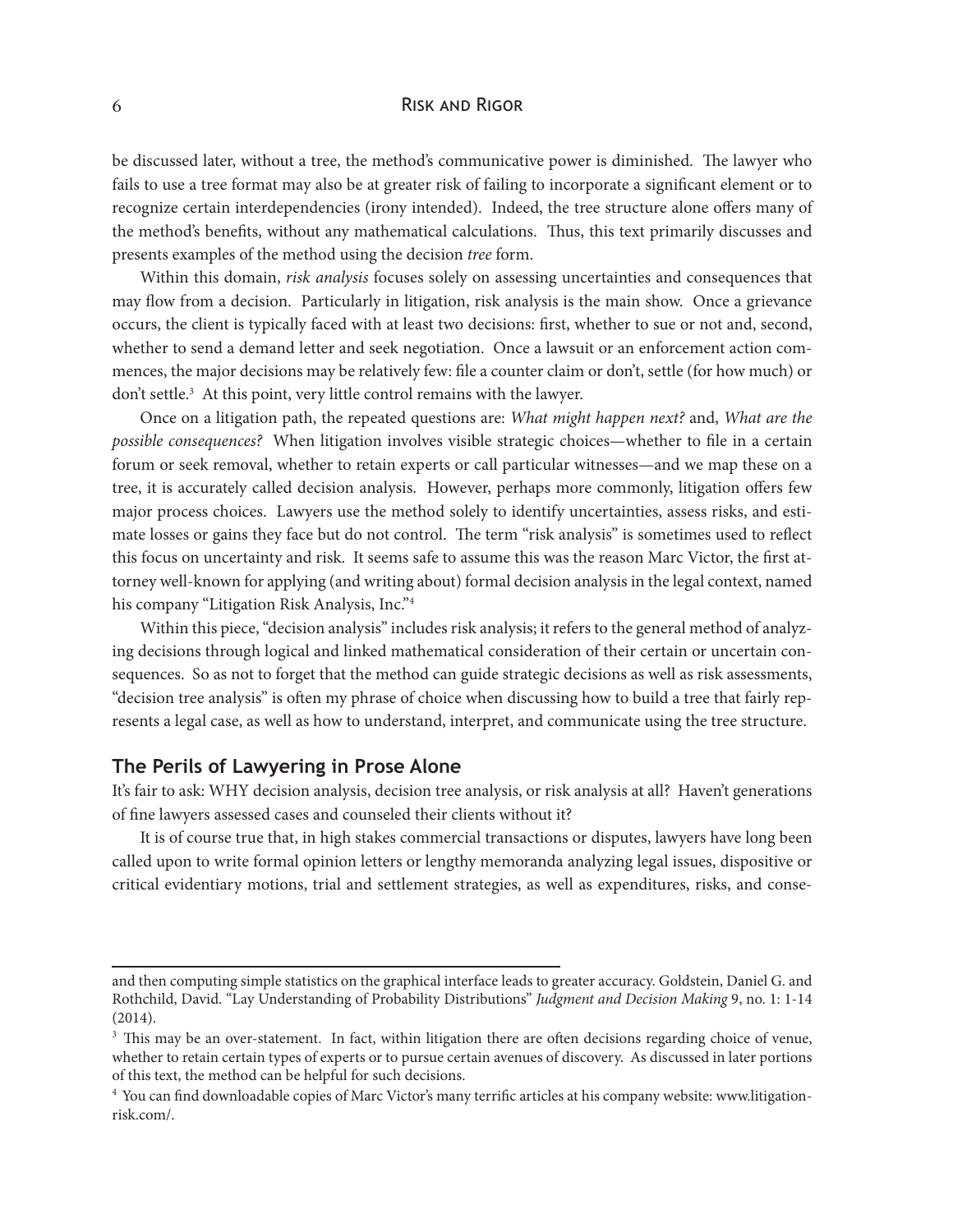quences.5 At minimum, lawyers review and discuss with their clients the case's legal issues and possible twists and turns along a litigation or transactional path.

Rigorous lawyering has always required us to carefully consider questions such as: In what direction are the courts moving on this issue? Will the expert's findings support our theory of the case? Will a jury find the expert persuasive? Is our CEO likely to be an effective witness, or will his arrogance alienate a jury? If everything breaks our way, how high might the damages be? How likely are punitive damages and emotional distress? What if everything doesn't break our way? Which claim is more vulnerable? How much does it matter whether we file in state or federal court? Would it be better for our client to sue pre-emptively, or wait it out, on the chance the opposition might take no action? If we sue, what counter-claims can we anticipate?

It's hard to argue that a lawyer should not carefully consider such questions. They flow from critical concerns more generically categorized as: What are my client's rights and interests? What actions might we take, given those rights and interests? What might happen, if we decide to do this? What might happen next? Are those the only possibilities? What might be the consequences for the litigation, dealings with regulators, business revenues, or professional interests? What might the ultimate financial, personal, professional, or business impact be? What recourse would we have then?

Imagine a five or ten-page lawyer's memorandum to a client, or perhaps a fifteen to twenty-minute oral presentation to a client, that covers critical procedural and substantive legal issues, litigation decision points, potential rulings, critical evidence and experts, damages theories, and potential outcomes, as well as appeals. Imagine the lawyer diligently walks the client through questions he has considered, his analysis and conclusions.

Assume the analysis is clear, persuasive, and the client understands it all. The lawyer might explain: *The initial question is whether to file suit, and if so, in which venue. The first hurdle will be their statute of limitations defense. While we should defeat that, a recent ruling within this circuit is concerning…. We also need to consider whether the court will admit some crucial evidence on the fraud claim. If they are able*  to block that evidence, our damages upside is impacted. In any event, we will face a battle of the experts on *this econometric causation question. Then the damages are a tricky call. Under our best theory, the damages could range from…. It's also possible that the jury could find for us, but on a different theory. That will depend on how convincing the data and the witness are. On the other theory, the jury could return an award of only….* [and so on].

After listening to the presentation or reading the memorandum, even if the client has absorbed every predicted twist and every logical thread (and that's a big if), he will of course still want to know: *"So what should we do? What's it all worth? What are we looking at here? Should we make a settlement demand? What's the lowest we should take? What are the chances of a home run, of having everything break my way?"*

In most cases, our legal system is tasked with connecting legal claims and defenses to monetary amounts. Yet, there's a strong black box quality to the labyrinth of reason, law, credibility, exclusion,

<sup>&</sup>lt;sup>5</sup> See Heavin, Heather and Keet, Michaela, "The Path of Lawyers: Enhancing Predictive Ability Through Risk Assessment Methods," *Canadian Institute for the Administration of Justice* (2016): 2, noting that "a perception inside the legal profession that lawyers are not undertaking risk assessment for their client may impede lawyer from adopting new techniques and acquiring new skills that will help them improve their role s as accurate predictors of risk."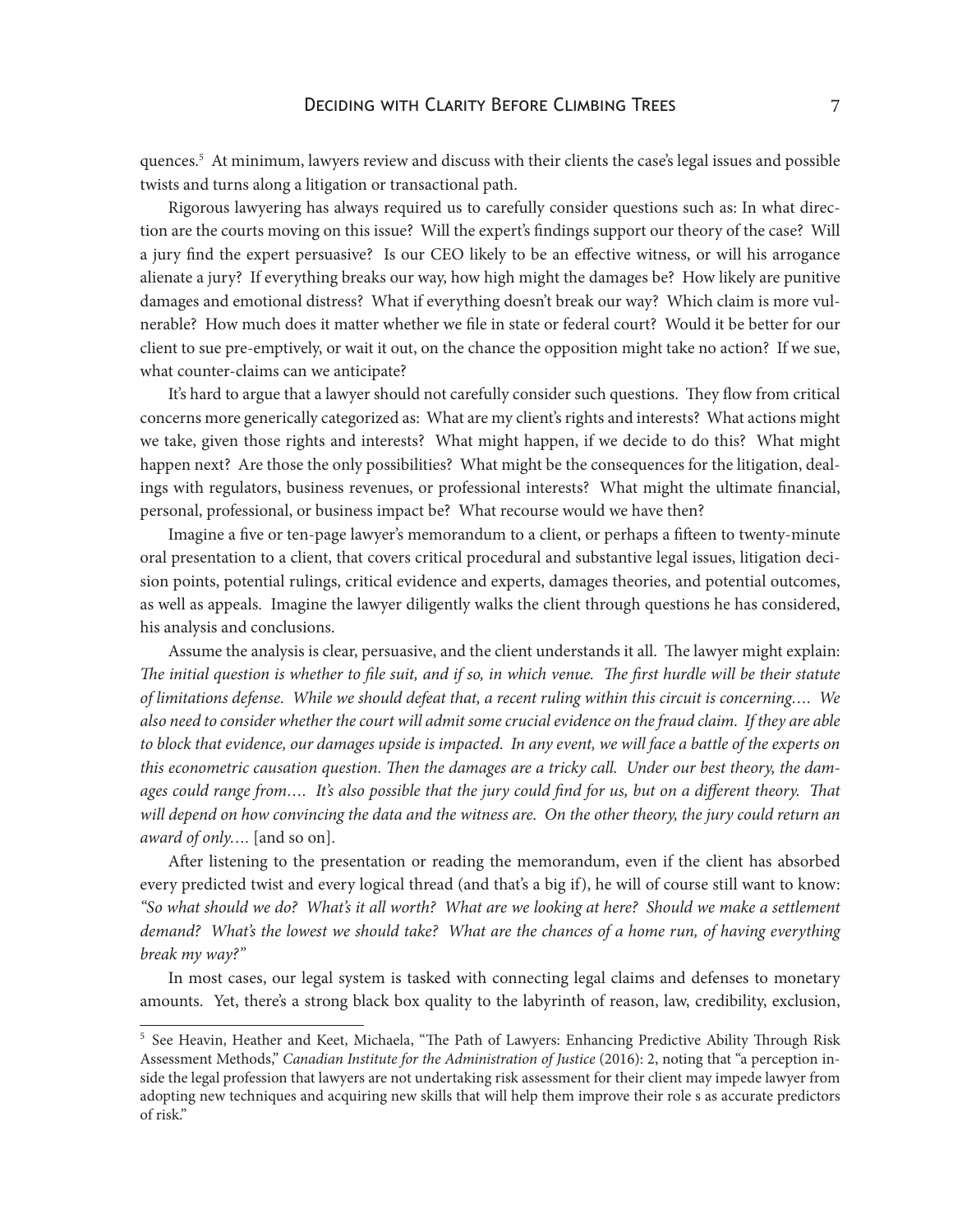## 8 **RISK AND RIGOR**

inclusion, and legal rulings that may or may not occur before a judge or jury arrive at the question of damages. For the client contemplating settlement in light of that labyrinth, what it's all worth in settlement is complicated. A wise settlement decision must incorporate law, logic, prediction, risk, emotion, tangibles and intangibles.

The most painstaking and comprehensive prose analysis review fails to yield a logically and transparently derived numerical estimate of settlement value because no math was involved. Thus, the lawyer can only answer the client's question—*What's it all worth?*—by pulling a number out of thin air, perhaps with a sigh, regretful shrug, or a wave of the arms. A worrisome disconnect between narrative and numerical advice seems unavoidable. But is it?

## **Mortal Mind As Measure of Tree-Worthy Complexity**

When a case is relatively simple—procedurally, legally, and on the damages side—informal decision analysis occurs naturally. Imagine the simplest contract case: your client will win or lose; what's due (or not) under the contract is clear, and no procedural or evidentiary motions are anticipated. It's easy math; most of us can visualize and assess this one pretty clearly.<sup>6</sup> We all know that if the defendant's deposition yields his admission of a meeting of the minds on contract terms, the case value will go up. But, if his deposition testimony is problematic, case value will go down.

Most cases are not that simple.<sup>7</sup> In litigation, procedural and evidentiary uncertainties are the norm; damages are complicated due to the array of legal theories, anticipated evidentiary challenges, and eventual judicial rulings. Lawyer and client must make strategic decisions that impact a litigation's possible paths and outcomes in uncertain but estimable ways. In the regulatory arena, attorneys are called upon to assess regulators' attitudes, rulemaking processes and outcomes, and legislative initiatives and emendations. In transactional work, we negotiate terms allocating risks and benefits—environmental liability, subrogation, force majeure, third party breaches, and penalty provisions—leading to future positive or negative value for the client.<sup>8</sup>

<sup>6</sup> I am sometimes surprised at how helpful it is for the client to see even the simplest case as drawn in a decision tree. Many years ago, attorney Elayne Greenburg (now a professor at St. John's University School of Law), reported its usefulness for her divorce clients. I was recently struck by the way the simplest two-branch tree helped an unsophisticated plaintiff to think through his decision during mediation of his employment case.

 $^7$  See the insightful discussion and further references on this point in Heavin, Heather and Keet, Michaela, "The Path of Lawyers: Enhancing Predictive Ability through Risk Assessment Methods," *Canadian Institute for the Administration of Justice* (2016): 7-8. They draw the link to Kahneman and Twersky's earlier, seminal research and Kahneman's System 1 and System 2 thinking in his recent and popular book, Kahneman, Daniel, *Thinking, Fast and Slow* (2011). That book characterizes System 1 thinking as automatic and effective for certain types of decisions, but System 2 or slow thinking, as requiring greater cognitive effort and attention and observes that System 2 thinking is required for more complex computations and decisions. As Heavin and Keet observe, [at page 8]: "Understanding when quick, intuitive thinking may be influencing behavior and resulting in inaccurate predictions is important for lawyers and their clients as techniques and tools can be developed to counteract these intuitive responses. Accordingly, if a lawyer's advice to a client is based on intuitive thinking, rather than a cognitively based risk assessment, the ability of the client make a truly informed decision is compromised."

<sup>8</sup> Even though litigation examples are prevalent both here and in most writing on decision analysis in legal contexts, it can be used in other areas of practice. In fact, business attorneys may be pleased to learn that their business clients may use this method to evaluate business risk and opportunities. It is commonly taught in business schools, at least within MBA programs.